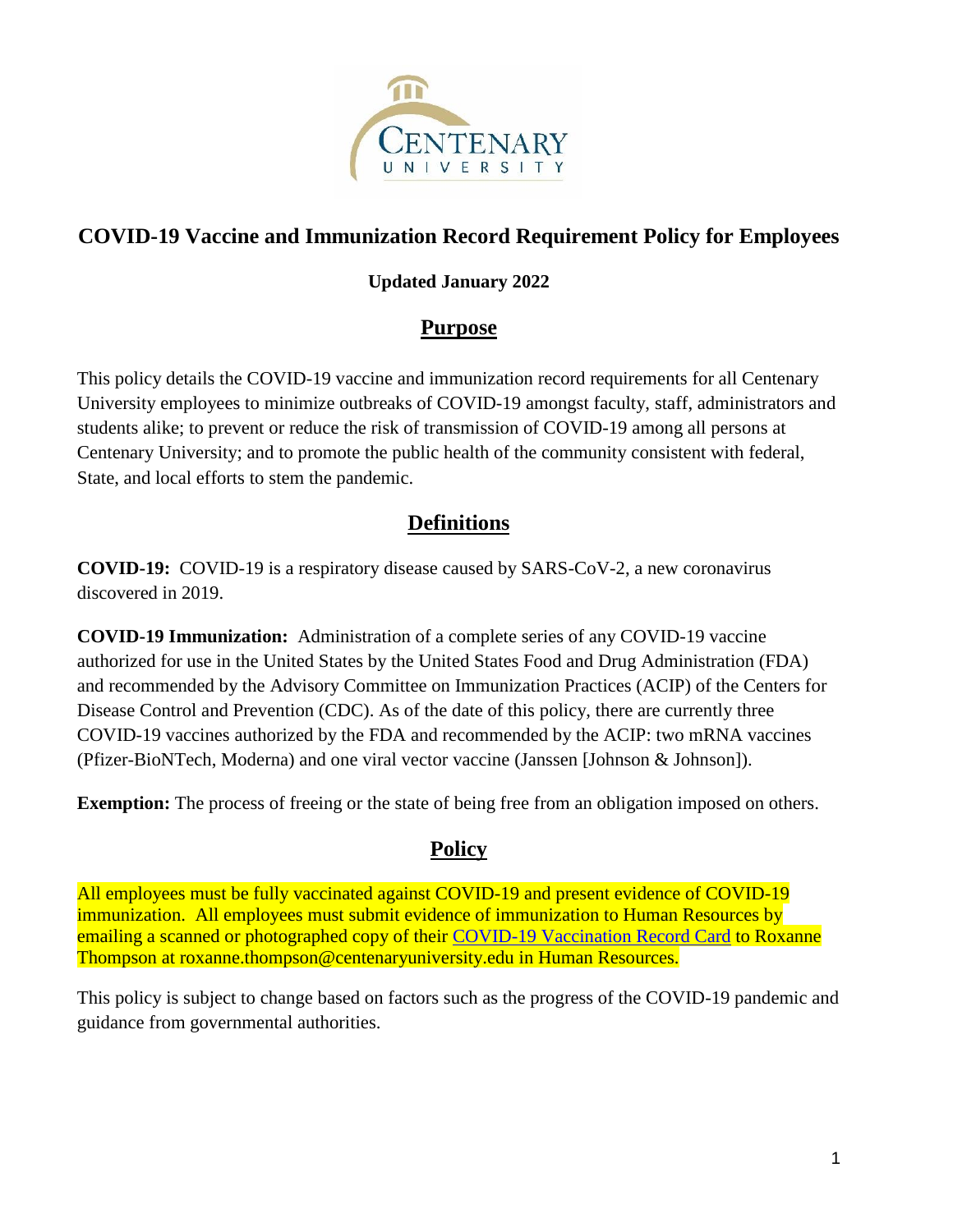## **Exemptions**

#### **Employees may request exemption from the vaccination requirement on the following grounds:**

**Medical exemption:** Medical exemption requires a written statement, signed by a licensed physician, advanced practice nurse, or physician assistant, indicating that the COVID-19 vaccine is medically contraindicated for a specific period of time and the reasons for the medical contraindication, based on valid medical reasons as determined by regulation of the Commissioner of Health and Senior Services. The *COVID-19 Vaccine Medical Exemption Form for Employees* can be found [here.](https://www.centenaryuniversity.edu/human-resources/forms/)

**Religious exemption:** Religious exemption requires a written statement explaining how the administration of the COVID-19 vaccine would violate, contradict, or otherwise be inconsistent with the bona fide religious tenets or practices of the employee. Attestation from the religious leader is a requirement of the exemption request. Philosophical, sociological or moral views are not accepted as religious exemptions. The *COVID-19 Vaccine Religious Exemption Form for Employees* can be found [here.](https://www.centenaryuniversity.edu/human-resources/forms/)

The University shall engage in the "interactive process" to determine if there is a reasonable accommodation that can be provided to those employees who have a medical or religious exemption to the mandatory COVID-19 immunization policy. All employees receiving such exemption shall acknowledge the risks involved with participating in University activities (including normal work), agree to abiding by safety measures for unvaccinated persons (such as wearing a mask indoors and weekly testing), and hold the University harmless in the event of contracting COVID-19.

**Fully remote work exemption:** Any employee who performs all work remotely as authorized by the University will be exempt from the mandatory COVID-19 immunization requirement. Fully remote employees who are not fully vaccinated will be ineligible to participate in any in-person event and/or activity on campus or enter any University owned or operated facility unless and until such time as the employee is fully vaccinated for COVID-19 and presents evidence of such immunization as set forth above.

**Process for submitting exemption request:** Employees must submit their exemption request to Christine Rosado, Director of Human Resources by email at christine.rosado@centenaryuniversity.edu. Requests will be reviewed by the Director of Human Resources and appeals will be heard by the University President.

*The University reserves the right to request further documentation if needed to assess the exemption request. Determinations will be made on a case-by-case basis.*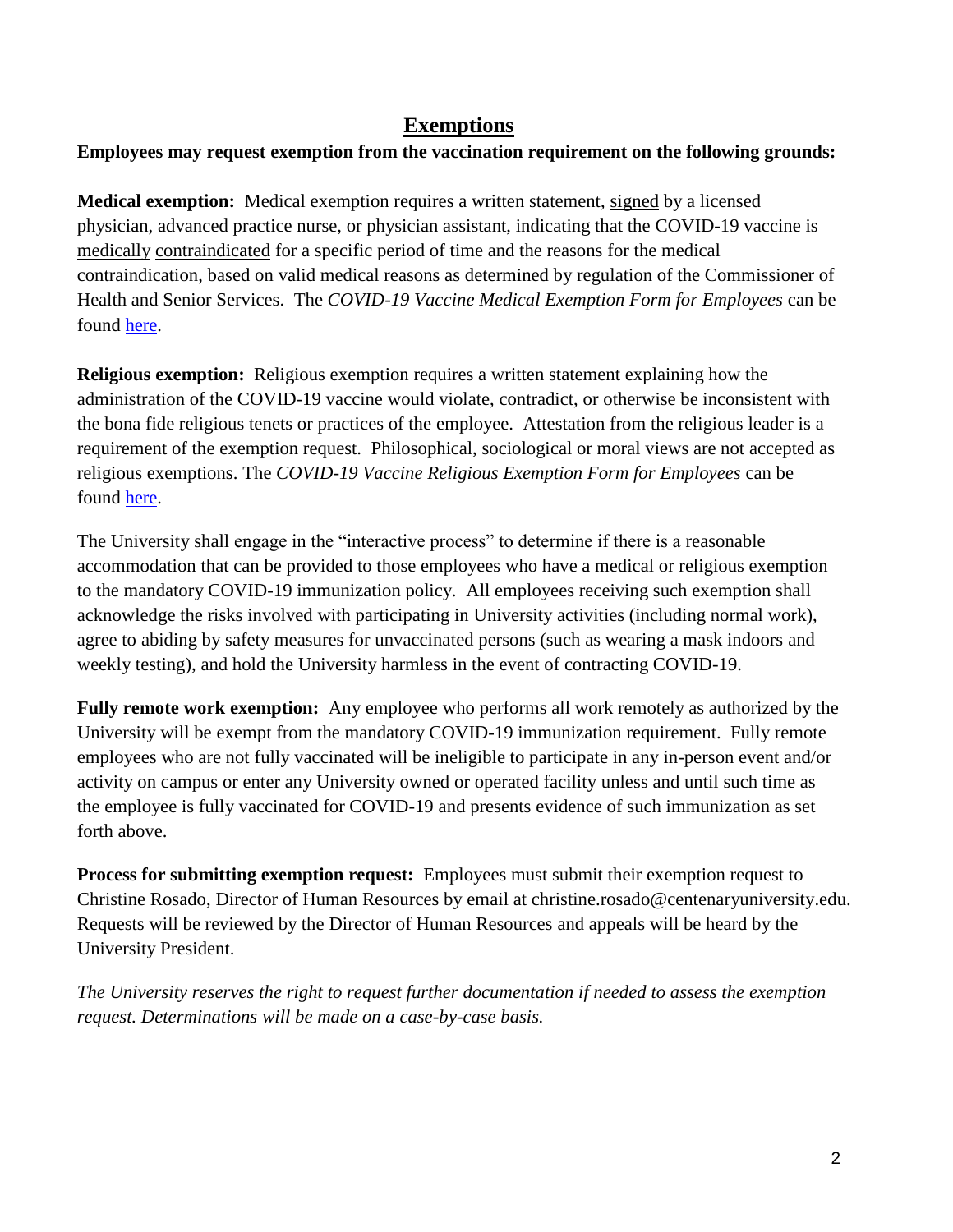## **Unvaccinated Employee Health and Safety Protocol**

Those employees who are granted an exemption from receiving the COVID-19 vaccine will be subject to heightened health and safety protocols in ongoing efforts to protect the campus community from the risk of COVID-19. Examples of such increased health and safety measures include but are not limited to:

- Mask requirement indoors at all times.
- Social distancing.
- Weekly COVID-19 testing.
- Conducting daily symptom tracking when reporting to campus. The Campus Clear app should be utilized. Hardcopy screening forms are available in the Seay Welcome Center.
- Unvaccinated employees who test positive for COVID-19 must isolate for the duration of the isolation period in accordance with CDC and University guidelines.
- Unvaccinated employees must continue to quarantine if exposed to COVID-19 in accordance with CDC and University guidelines.
- Unvaccinated employees must continue to quarantine in accordance with CDC and University guidelines when traveling internationally and to other areas as designated by the CDC.

# **Non-Compliance**

Employees who do not comply with this policy will be subject to corrective and disciplinary action, up to and including termination of employment.

## **Masks**

Masks are a proven method of reducing transmission of not only COVID-19 but other communicable viruses. Many of us will choose to continue to wear face masks in various settings, even if we have been fully vaccinated. **Wearing or not wearing a mask is not an indication of vaccination status. In no event should anyone be ostracized or criticized if they choose to wear a face mask even when not required to do so.**

## **Communication**

Information regarding COVID-19 vaccination status is not protected by the EEOC or HIPAA and therefore may be shared with those campus constituents who need the information to safely conduct operations. In all cases, discretion will be applied.